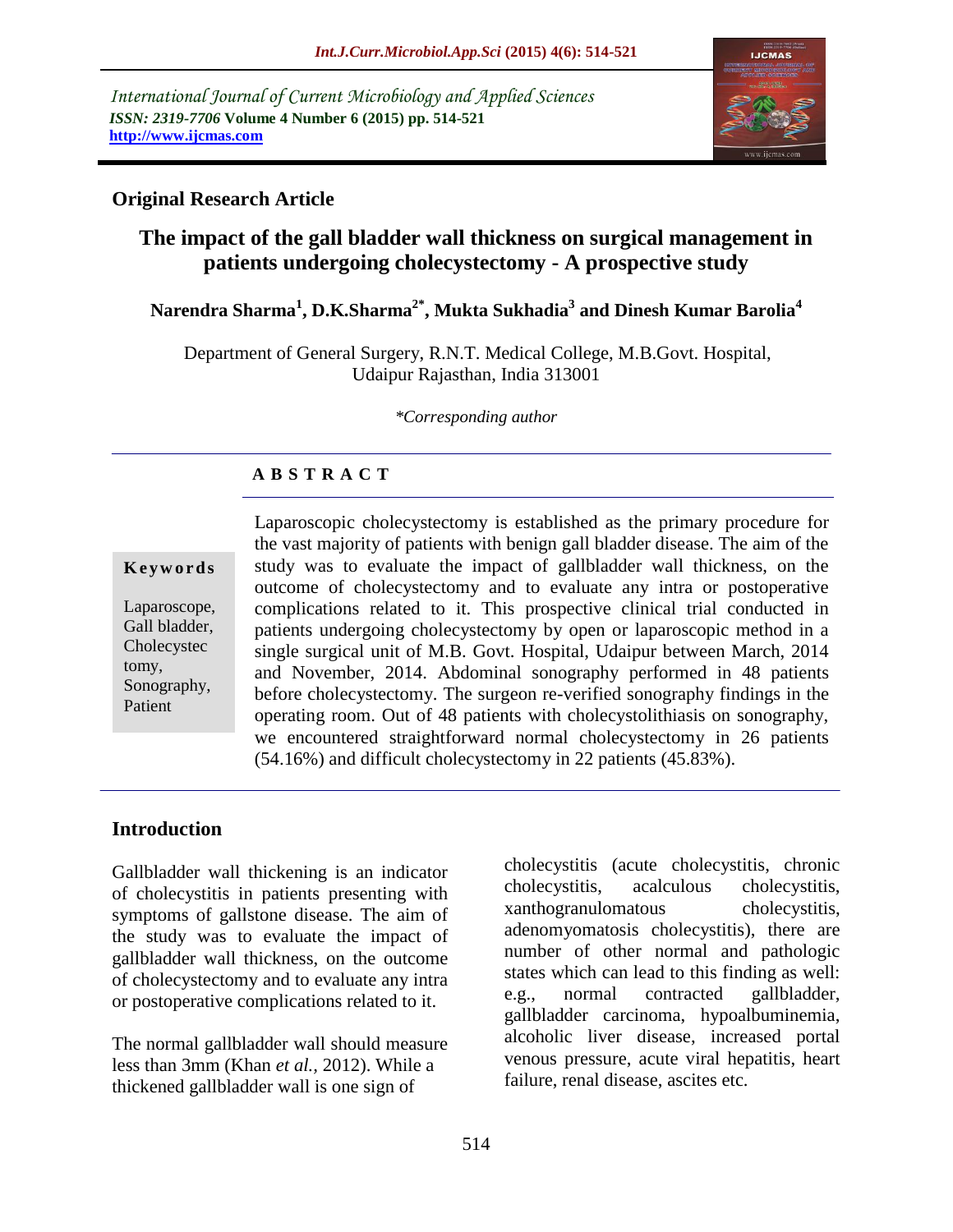A normal gallbladder can exhibit a thickened wall of 4-5mm due to contraction alone. Typically this will occur in the setting of a lower-than-normal gallbladder volume. Hypoalbuminemia is a major culprit in gallbladder thickening alone or as a secondary mechanism in patients with cirrhosis, heart failure or renal disease. Other speculated mechanisms of gallbladder wall thickening in the disease states above are increased portal venous pressure and generalized edema.

Gallbladder wall thickening is often evident in adenomyomatosis, cholecystitis and gallbladder cancer as well. In these settings the gallbladder wall diameter is directly a part of the pathology, and not a side effect of some other process (Wegener *et al.,* 1987; van Breda *et al.,* 2007).

It is one of the major factors in determining the type of surgical procedure that may need to be performed while dealing with gall stone disease.

# **Patients and Methods**

This study was conducted in patients undergoing cholecystectomy by open or laparoscopic method in a single surgical unit of M.B. Govt. Hospital, Udaipur.

This prospective study included all patients undergoing cholecystectomy irrespective of age, sex, physique or parity.

Indication for cholecystectomy was for a pathology requiring cholecystectomy alone e.g. gall stone disease, or cholecystectomy was performed as an allied procedure for a surgical procedure like Whipple's procedure, choledochal cyst excision, etc. Parameters observed in each patient were-

1. Detailed history of the patient with special emphasis on symptoms of biliary colic,

history of previous attacks of colic, jaundice, history suggestive of pancreatitis etc.

- 2. History of comorbid conditions including DM, HT, significant illnesses and previous symptoms.
- 3. General physical examination.
- 4. Abdominal examination.
- 5. Routine Investigations, including CBC, BT, CT, PT, INR, HIV, HB<sub>s</sub>Ag, Blood Urea, S. creatinine, Blood Sugar etc.
- 6. Findings of specific investigations like Ultrasonography (USG) of abdomen, MRI, MRCP, LFTs and HPE were noted. Findings on certain imaging studies like CECT abdomen or MRI/ MRCP were noted whenever performed, because these studies were not performed in all patients undergoing cholecystectomy.
- 7. Intra operative finding including gall bladder wall thickness, number of stones, empyema gall bladder, adhesions, Calot's triangle anatomy, cut section appearance, level of difficulty, duration of surgery, etc. The duration of each procedure was recorded starting just after insertion of the three parts till removal of all ports, i.e. time of insertion of ports and time of closure of port sites were not recorded.

8. Post operative morbidity / Mortality

## **Histomorphological study**

Histomorphological study was carried out on relatively fresh samples by light microscopic method in a standard fashion.

## **Gallbladder wall thickness measurement:**

The thickness of the gall bladder wall was measured by fine dissecting method. A longitudinal incision was made by sharp B-P blade through the peritoneal smooth surface of the gall bladder from fundus to neck and interior of the gall bladder cleaned with jets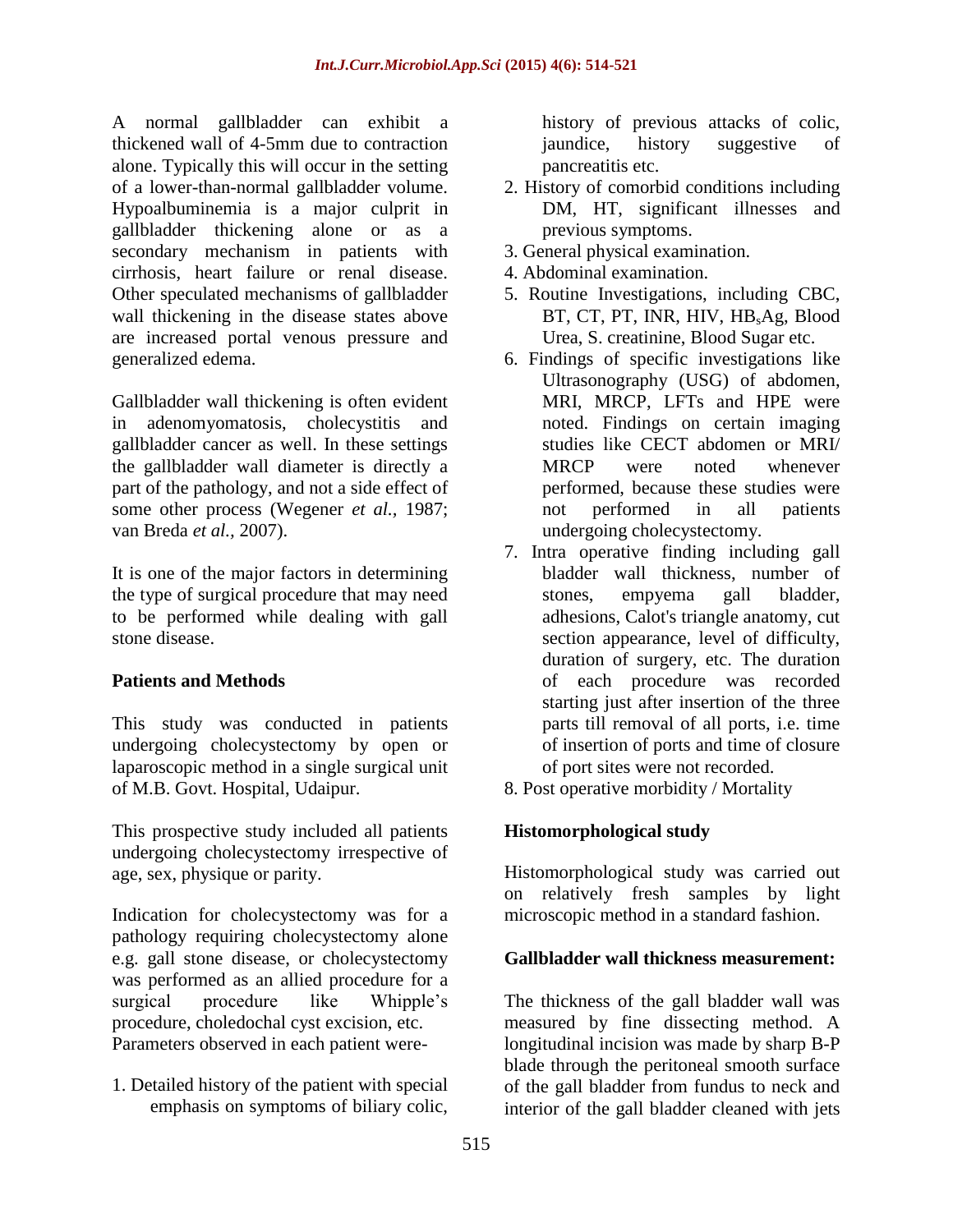of tap water. Then the thickness of gall bladder wall was measured in mm with the help of digital slide caliper at 3-5 different places and the maximum value was accepted for inclusion in the study. For taking measurements the non peritoneal surface was not chosen due to rough and irregular surface<sup>1</sup>.

## **Results and Discussion**

Out of 48 patients with gall bladder disease we encountered straight forward normal cholecystectomy in 26 patients (54.17%). There were 21 patients (80.77%) with normal gall bladder wall thickness and 5 patients (19.23%) with thick wall gall bladder. There were adhesions in 10 patients (38.46%) but most of them were easy to separate from the gall bladder. No postoperative complications were recorded apart from the usual, mild abdominal pain mostly at wound sites. We put a suphepatic tube drain in only six patients and it was removed the following day with only a few milliliters of blood. The duration of cholecystectomy ranged from 25–40 minutes.

We encountered difficulties at cholecystectomy in 22 (45.83%) of whom (31.82%) has normal gall bladder wall thickness while (68.18%) had thick walled gall bladders. Difficulty at cholecystectomy as a dependent variable was based on following operative parameters - duration of surgery, bleeding, and dissection of calot's triangle, dissection of gall bladder wall, adhesions and difficulty of gall bladder extraction.

We faced adhesions in 90.91% of all those "difficult" procedures and they were dense and not easy to separate from the gall bladder and nearby structures and therefore required time for safe dissection to free the

operative field. We left a suphepatic tube drain in 13 patients (59.69%) and all were removed within 24 hours. The duration of a "difficult" cholecystectomy was > 40 minutes.

Gall bladder wall thickness was an important predictor of difficulties during cholecystectomy. We encountered such difficulties in 20 (41.67%) of patients with gall bladder wall thickness greater than 3 millimeter. These findings were in agreement with study done by Ali Dawood (Dawood *et al.,* 2011).

All histopathological examination of the gall bladder revealed chronic inflammation except one case of malignancy and one of acute or chronic cholecystitis. According to previous study done by Wibbenmeyer (Wibbenmeyer *et al.,* 1995) showed that only 1% of the cholecystectomy performed for cholelithiasis result in incidental finding of gall bladder carcinoma.

Now-a-days laparoscopic cholecystectomy is considered as a gold standard for the treatment of symptomatic gall stones, but the procedure is technically more demanding than the classical open cholecystectomy especially in difficult cholecystectomy (Corr *et al.,* 1994; Escallon *et al.,* 1985; Liu *et al.,* 1996).

The aim of the study was to evaluate the impact of gallbladder wall thickness, on the outcome of cholecystectomy and to evaluate any intra or postoperative complications related to it.

Our study shows that gall bladder wall thickening can predict difficulty during cholecystectomy, we found that thickened gall bladder wall are the most accurate predictors of potential operative difficulty, confirming the experience of European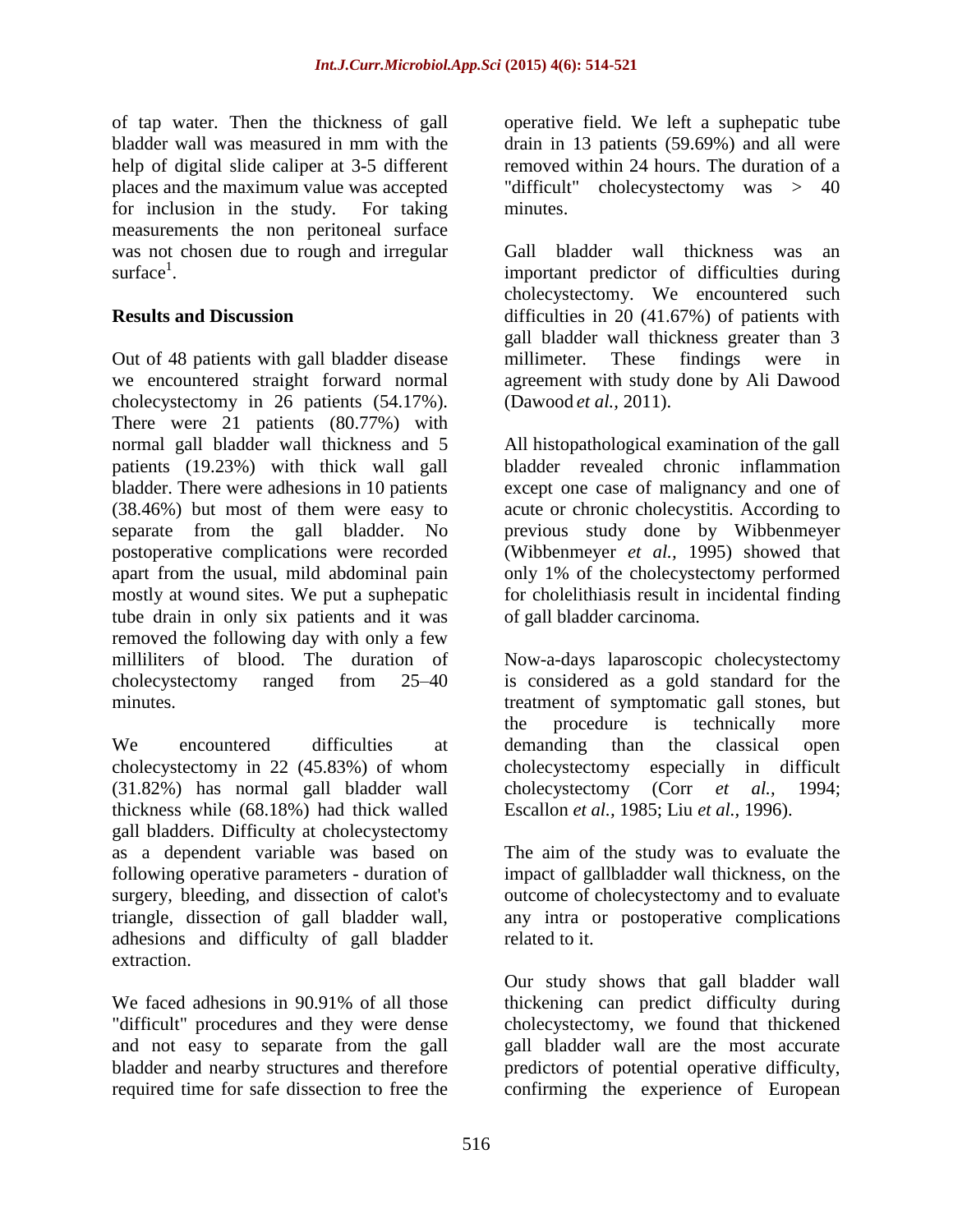surgeons who reported that a thickened gall bladder wall was associated with a technically difficult operation and prolonged operation time. The findings of this study are in agreement with those reported by Corr (Corr *et al.,* 1994), who found a significant association between a thickened gall bladder wall and operative difficulty.

On the part of patients benefit, they can be informed of possibility of complications and conversion to the open procedure. The patient can be mentally prepared better and can adjust his or her expectations accordingly. In addition, the surgeon can directly perform the classical open cholecystectomy in the patients with presumed difficult surgery thus saving operating time and the conversion rate.

A study by Fuchs (Fuchs *et al.,* 1942) found that laparascopy may even be advantageous for patients who are difficult to operate on. Although conversion to laparotomy alone does not worsen patients' outcome, several reasons support the preoperative assessment of the feasibility of laparoscopy. It is important to have some idea about the individual patient's risk when obtaining informed consent. Also cost efficiency aspects should be considered because the equipment for an unsuccessful laparoscopy is expensive. Identifying potential difficulties is especially important in a teaching hospital where an open cholecystectomy has become a rare procedure (Schauer, 1994) and requires an experienced surgeon.

Jantsch (1987) reported that a thickened gall bladder wall of more than 4 mm frequently indicates acute cholecystitis. In 84% of the patients with a gall bladder wall thickening (> 4 mm) a that study, surgeons encountered surgical difficulties. Similar findings have been reported by Gai and Thiele (1992).

In our study, a gall bladder wall thickness of more than 3 mm was significantly associated with difficult surgical preparations and with the histopathologic report of chronic inflammation.

The inflamed gall bladder wall becomes friable and the enlarged vessels are more likely to break. Inflammation may also lead to bleeding that compromises orientation and the visual exposure at surgery, forcing surgeons to change the operative access.

Thickening of the gall bladder wall to  $> 3$ mm that is related to ongoing acute inflammation and inflammatory infiltration of the neck and Calot's triangle are other important causes of difficulty during cholecystectomy (Cwik *et al.,* 2000; Eldar *et al.,* 1998; Fried *et al.,* 1994; Michalowski *et al.,* 1998; van der Steeg *et al.,* 2011).

| <b>Level</b><br><b>Difficulty</b> | of   Number  <br>of<br>patients | Laparoscopic<br><b>Open</b><br>Cholecystectomy |             | <b>Thickness</b><br>of<br><b>Bladder</b><br>Gall<br>Wall |        | <b>Presence</b><br>- of<br><b>Adhesions</b> | <b>Requirement</b>   Duration<br>of Drain | of<br><b>Operation</b> |
|-----------------------------------|---------------------------------|------------------------------------------------|-------------|----------------------------------------------------------|--------|---------------------------------------------|-------------------------------------------|------------------------|
|                                   |                                 | Lap                                            | <b>Open</b> | >                                                        |        |                                             |                                           | (in min)               |
|                                   |                                 |                                                |             | mm                                                       | mm     |                                             |                                           |                        |
|                                   |                                 |                                                |             | (Thick)                                                  | (Thin) |                                             |                                           |                        |
| Normal                            | 26                              | 15                                             | 11          |                                                          | 21     | 10                                          | O                                         | $25 - 40$              |
| Difficult                         | 22                              |                                                | 14          |                                                          |        | 20                                          |                                           | >40                    |

|  |  | <b>Table.1</b> Predictors & value of findings for patients undergoing cholecystectomy |
|--|--|---------------------------------------------------------------------------------------|
|--|--|---------------------------------------------------------------------------------------|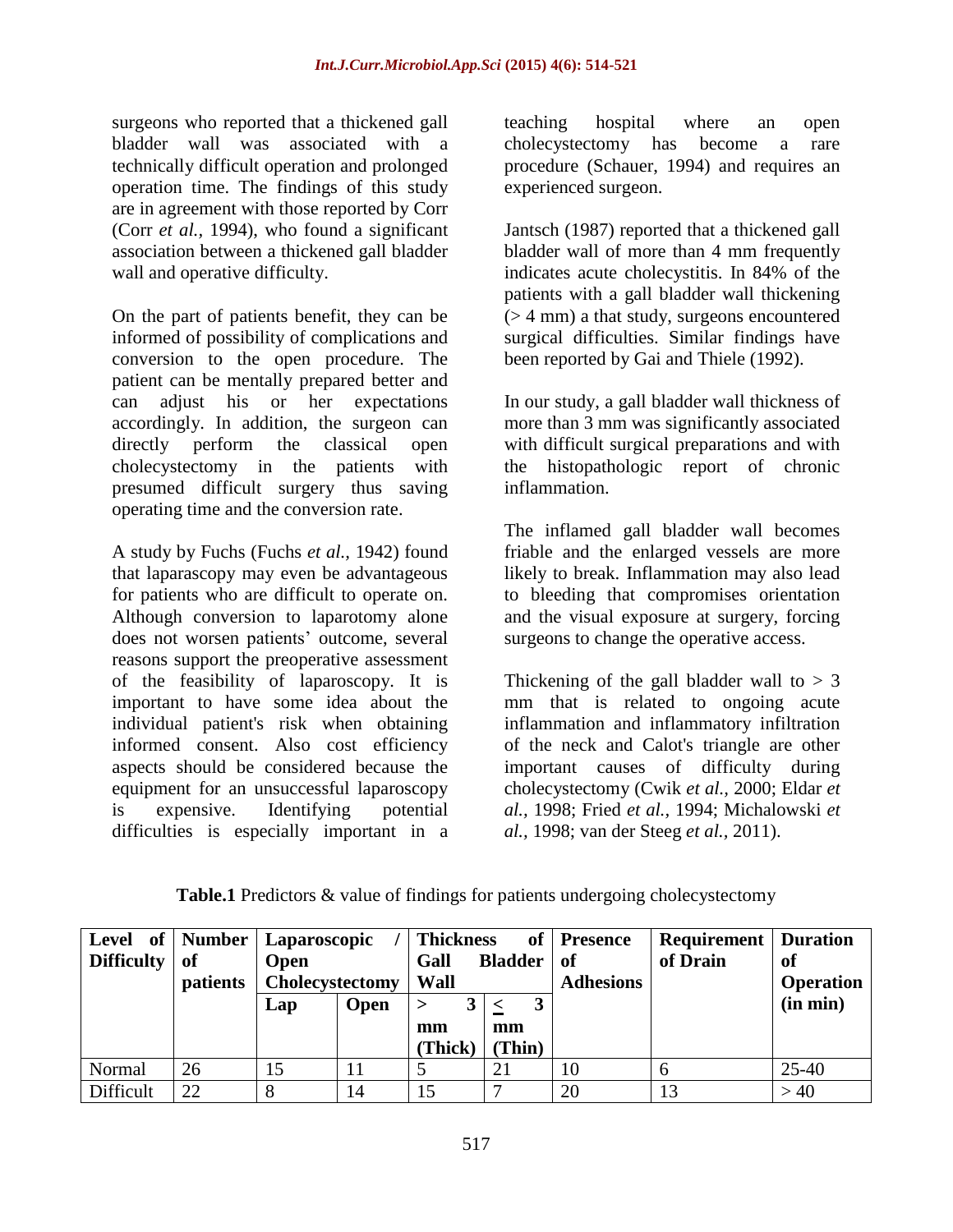

**Fig.1** Gall bladder wall thickness measurement in mm with help of digital Vernier caliper



**Fig.2** USG finding of normal gall bladder wall thickness

**Fig.3** USG finding of thickened gall bladder wall thickness



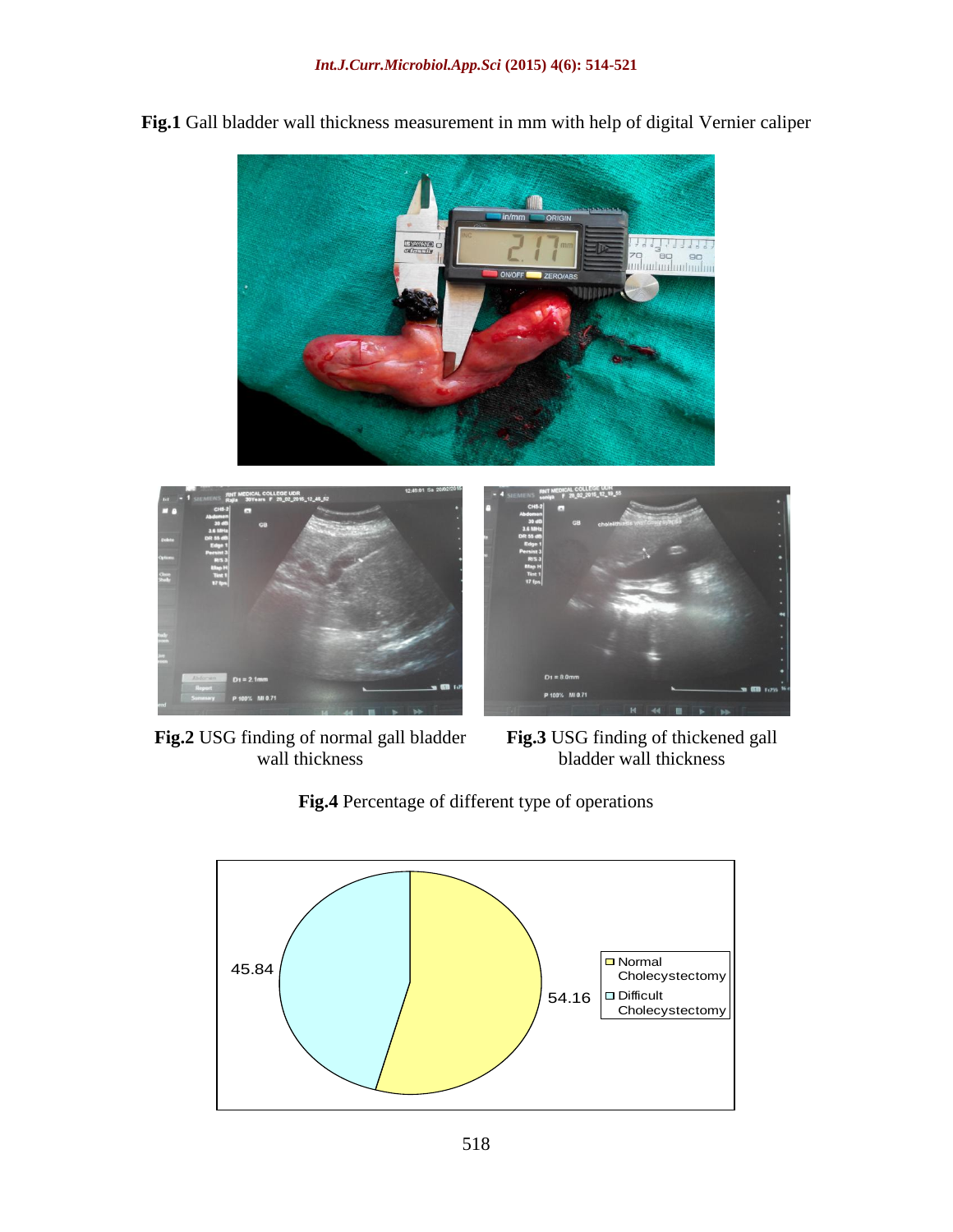

**Fig.5** Percentage of gall bladder wall thickness in different operations

**Fig.6** Presence of adhesions around gall bladder in different types of operations



Difficulty during cholecystectomy has been associated with a longer operative time, the use of more anesthetics, increased overall morbidity, a higher rate of infective complications, longer recovery time, longer hospital stay, higher cost, and greater patient dissatisfaction (Lipman *et al.,* 2007; Cho *et al.,* 2004; Trondsen *et al.,* 1998; Shapiro *et al.,* 1999; Ilie *et al.,* 2009).

Thus, the ability to predict preoperatively the technical difficulties that may occur during surgery in order to choose between the laparoscopic or the open approach is desirable.

In conclusion, an accurate preoperative or intra operative diagnostic tool is mandatory for planned gall bladder surgery to provide information for the selection of the most appropriate approach and to avoid intra operative difficulties. It appears that gall bladder wall thickening is the best predictor for difficulty during cholecystectomy.

Now-a-days laparoscopic cholecystectomy is considered as a gold standard for the treatment of symptomatic gall stones, but the procedure is technically more demanding than the classical open cholecystectomy especially in difficult cholecystectomy. The main aim of this study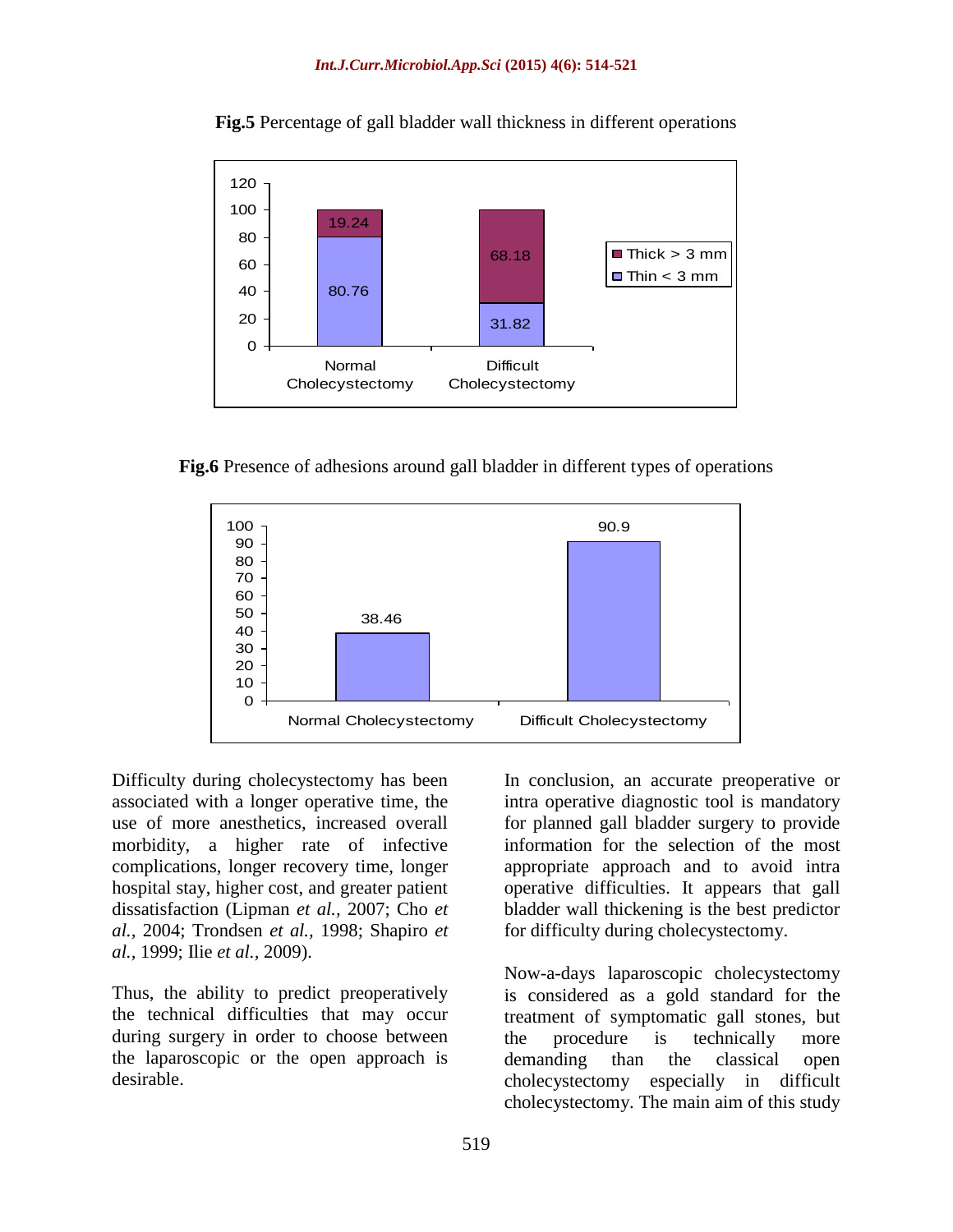was to evaluate some preoperative factors, which can reliably predict the difficulty during cholecystectomy. Gall bladder wall thickness was an important predictor of difficulties during cholecystectomy. We encountered such difficulties in 20 (41.67%) patients with gall bladder wall thickness greater than 3 millimeter. In our study, we found a good correlation between gall bladder wall thicknesses with difficult during cholecystectomy.

#### **References**

- Cho KS, Baek SY, Kang BCh, Choi HY, Han HS. 2004. Evaluation of preoperative sonography in acute cholecystitis to predict technical difficulties during laparoscopic cholecystectomy. *J Clin Ultrasound,* 32: 115–122.
- Corr P, Tate JJT, Lau WY, Dawson JW, Li AKC. 1994. Preoperative ultrasound to predict technical difficulties and complications of laparoscopic cholecystectomy. *Am J Surg,* 168(1): 54–56.
- Cwik G. Wallner G. Ciechanski A, Pazdzior M. 2000. Ostre zapalenie pecherzyka zotciowego-kwalifikacja do cholecystektomii laparoskopowej w ocenie USG. Pol Przeg Chir., 72: 351–362.
- Dawood AA, Al-Jawher MH and Taha SA. 2011. The impact of the gallbladder wall thickness assessed by sonography on the Outcome of laparoscopic cholecystectomy, a prospective study. *Basrah Journal of Surgery,* 2011: 30–36.
- Eldar S, Sabo E, Nash E, Abrahamson J, Matter I. 1998. Laparoscopic cholecystectomy for the various types of gall bladder inflammation: a prospective trial. *Surg Laparosc Endosc.,* 8: 200–207.
- Escallon A, Rosales W, Aldete JS. 1985. Reliability of pre and intraoperative tests for biliary lithiasis. *Ann Surg,* 201: 680–687.
- Fried G, Barkun J, Sigman H, Lawrence J, Clas D, Garzon J, Hinchey J, Meakins J. 1994. Factors determining conversion to laparotomy in patients undergoing laparoscopic cholecystectomy. *Am J Surg.,* 167: 35–41.
- Fuchs KH, Freys SM, Heimbucher J, Thiede A. 1992. Laparoskopische Cholecystektomine : Lohmt sich die laparoskopische Technik in "schwierigen" Fallen? *Chirug,* 63: 296–304.
- Gai H, Thicle H. 1992. Somographische Selektionskriterien fur die laparoskopische Cholezystcktomie. *Chirug.,* 63: 426–431.
- Ilie AC, Nica C, Scucsik IA, Motoc A, Sava A, Grosu, S. 2009. Preoperative ultrasonography as a mean of predicting the conversion of mini cholecystectomy into classic cholecystectomy. *Rev Med Chir Soc Med Nat,* 113: 1136–1140.
- Jantsch H, Lechner G, Fezoulidis I, *et al.*  1987. Sonographie der akuten Cholezystitis : Bericht uber 58 Falle mit Korrelation zum pathomorphologisch-histologischen Befund. *Fortschr Geb Rontgenstr Nuklearamed.,* 147: 171–176.
- Khan LF, Naushaba H, Paul UK, Banik S, Ahmed Al-Zafri M. 2012. Gross and Histomorphological Study of Thickness of the Gall Bladder Wall. *J Dhaka National Med Coll Hos.,* 18(01): 34–38.
- Lipman JM, Claridge JA, Haridas M, Martin MD, Yao DC, Grimes KL, Malangoni MA. 2007. Preoperative findings predict conversion from laparoscopic to open